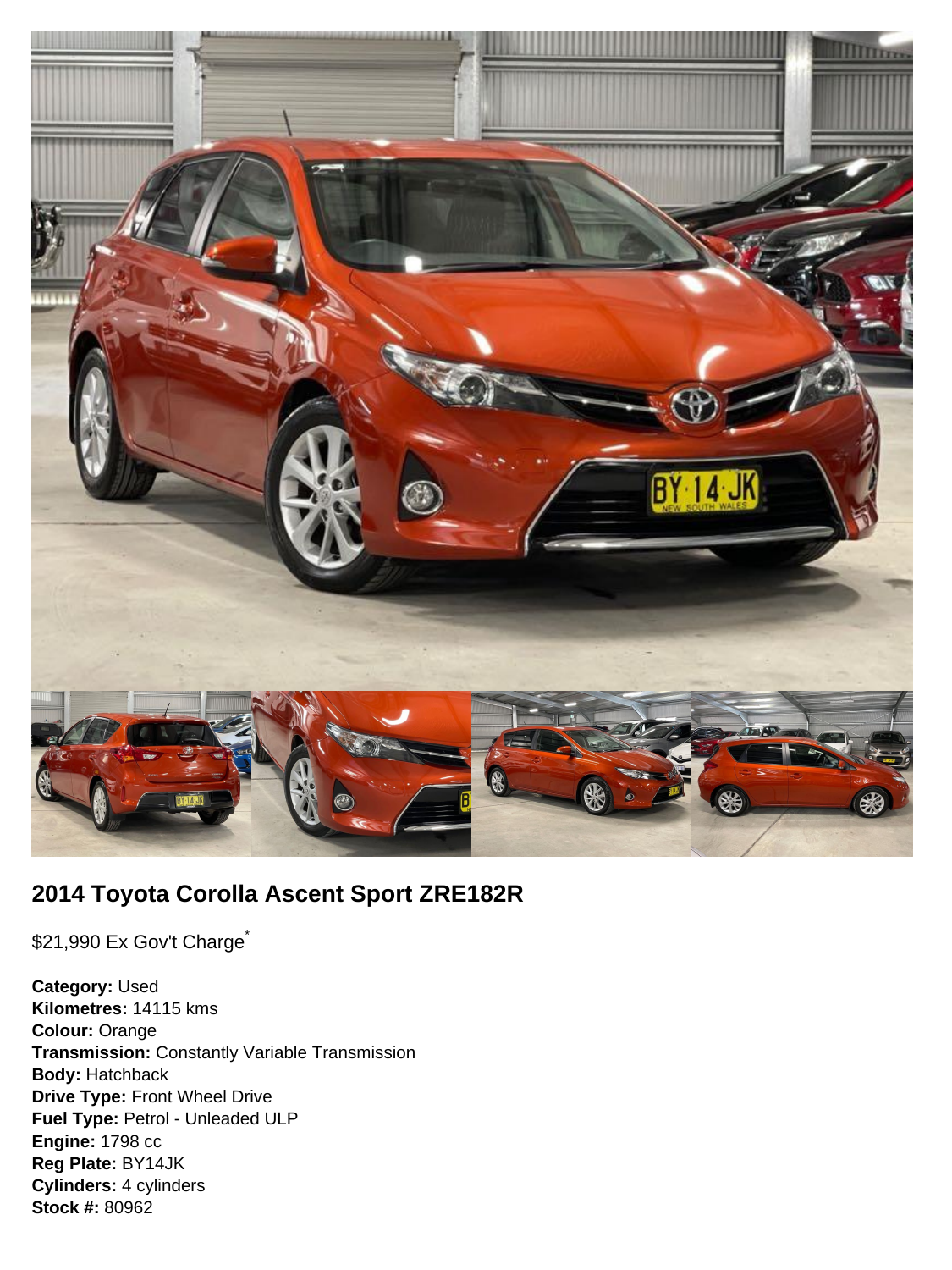#### **VIN:** JTNKU3JE70J053583

### **Dealer: Lennock Outlet Centre**

**Address:** Offsite distribution centre, Hume **Phone:** 0419 707 797

# **Dealer Comments**

\*For inspection by appointment only, this vehicle is held at our off-site storage facility, please call or enquire now\*

This car has had one elderly owner since new and looks like the day it rolled off the production line. Genuine 14,000 kilometres with documented history. It's in truly amazing condition and looks great in this colour combination.

This well maintained vehicle was traded by a private owner and has full service history. These are in short supply, especially with such low kilometres.

Also:

- Alloy wheels with good tyres
- Tinted windows
- Bluetooth phone and music streaming
- Reverse camera
- All books and both keys

We are backed by a major ACT franchise dealer group and offer all the advantages and assurances that brings, but our low overhead, wholesale-direct -to-public approach means you make the savings!

Easy finance available TAP, along with a range of warranty options. Call or enquire now to inspect this vehicle.

\* If the price does not contain the notation that it is "Drive Away No More to Pay", the price may not include additional costs, such as stamp duty and other government charges. Please confirm price and features with the seller of the vehicle.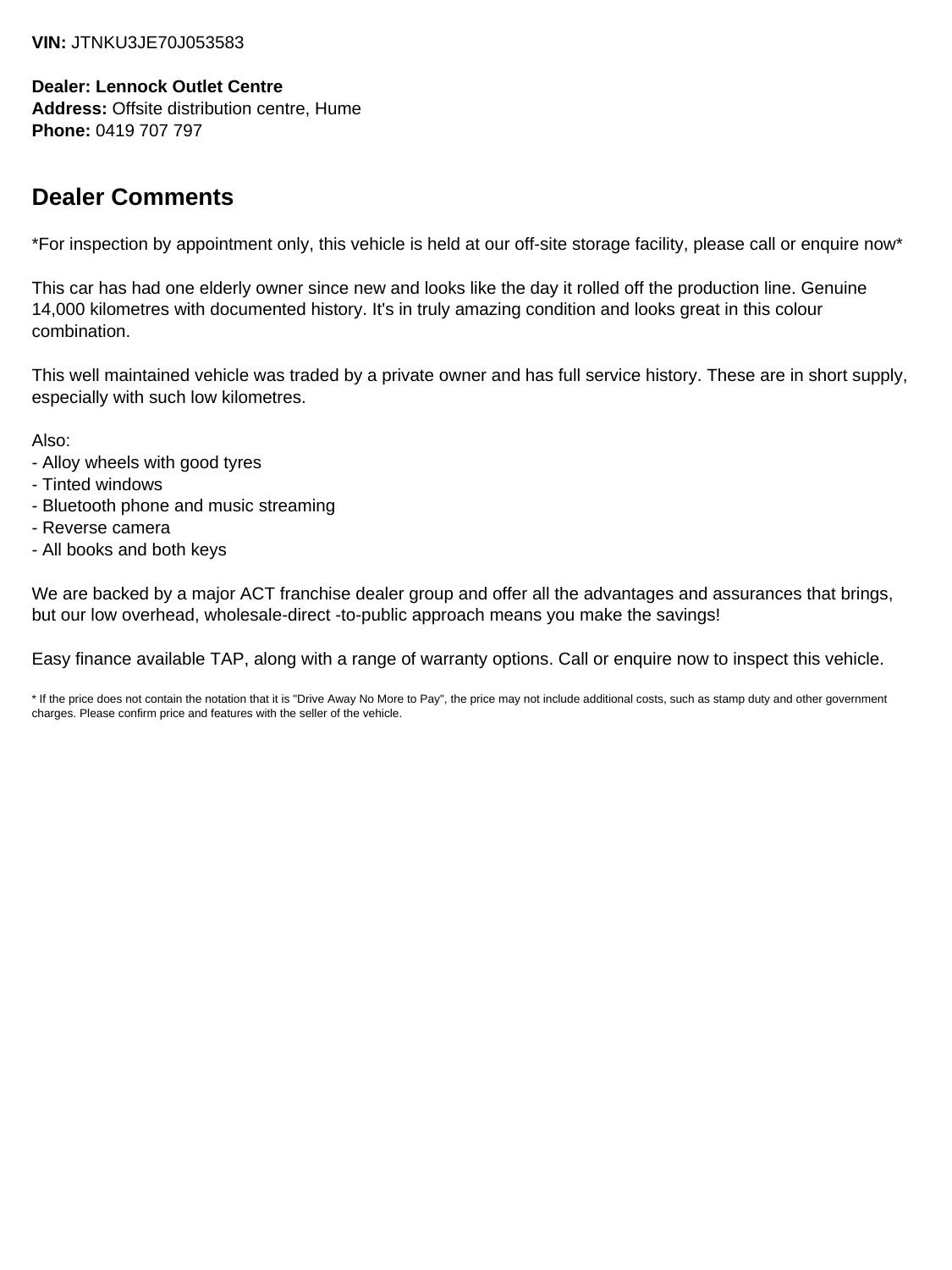# **Features and Specifications**

# **Audio, Visual & Communication**

Audio - Aux Input Socket (MP3/CD/Cassette) Audio - Aux Input USB Socket Audio - Input for iPod Audio - MP3 Decoder Bluetooth System **6 Speaker Stereo** 6 Speaker Stereo CD Player **Memory Card Reader** Memory Card Reader Multi-function Control Screen - Colour

#### **Instruments & Controls**

#### **Interior**

Gloss Finish Inserts Leather Look - Gear Knob Metallic Finish Dash Board Metallic Finish Door Inserts Metallic Finish Gear Shift Gate Metallic Finish Interior Inserts Metallic Finish Steering Wheel Trim - Cloth

# **Lights & Windows**

Fog Lamps - Front **Intermittent Wipers - Variable** Rear Windows - Extra Dark/Privacy **Rear Windows** - Extra Dark/Privacy

### **Safety & Security**

Camera - Rear Vision Central Locking - Remote/Keyless ABS (Antilock Brakes) The Control - Electronic Stability Control - Electronic Stability Engine Immobiliser North States and The Hill Holder Hill Holder Airbag - Driver Parking Assist - Graphical Display Airbag - Knee Driver Seatbelt - Adjustable Height 1st Row Seatbelt - Load Limiters 1st Row (Front) Seatbelt - Pretensioners 1st Row (Front) Seatbelts - Lap/Sash for 5 seats Airbag - Passenger Airbags - Head for 1st Row Seats (Front)

### **Seating**

Headrests - Adjustable 1st Row (Front) The Meadrests - Adjustable 2nd Row x3 Seat - Height Adjustable Driver Seats - 2nd Row Split Fold

Tacho **Trip Computer** Trip Computer

Leather Look - Steering Wheel Metallic Finish Air Vents (interior)

Power Windows - Front & Rear Rear View Mirror - Manual Anti-Glare

Airbags - Head for 2nd Row Seats Airbags - Side for 1st Row Occupants (Front) Brake Assist Brake Emergency Display - Hazard/Stoplights Control - Traction EBD (Electronic Brake Force Distribution)

# **Steering**